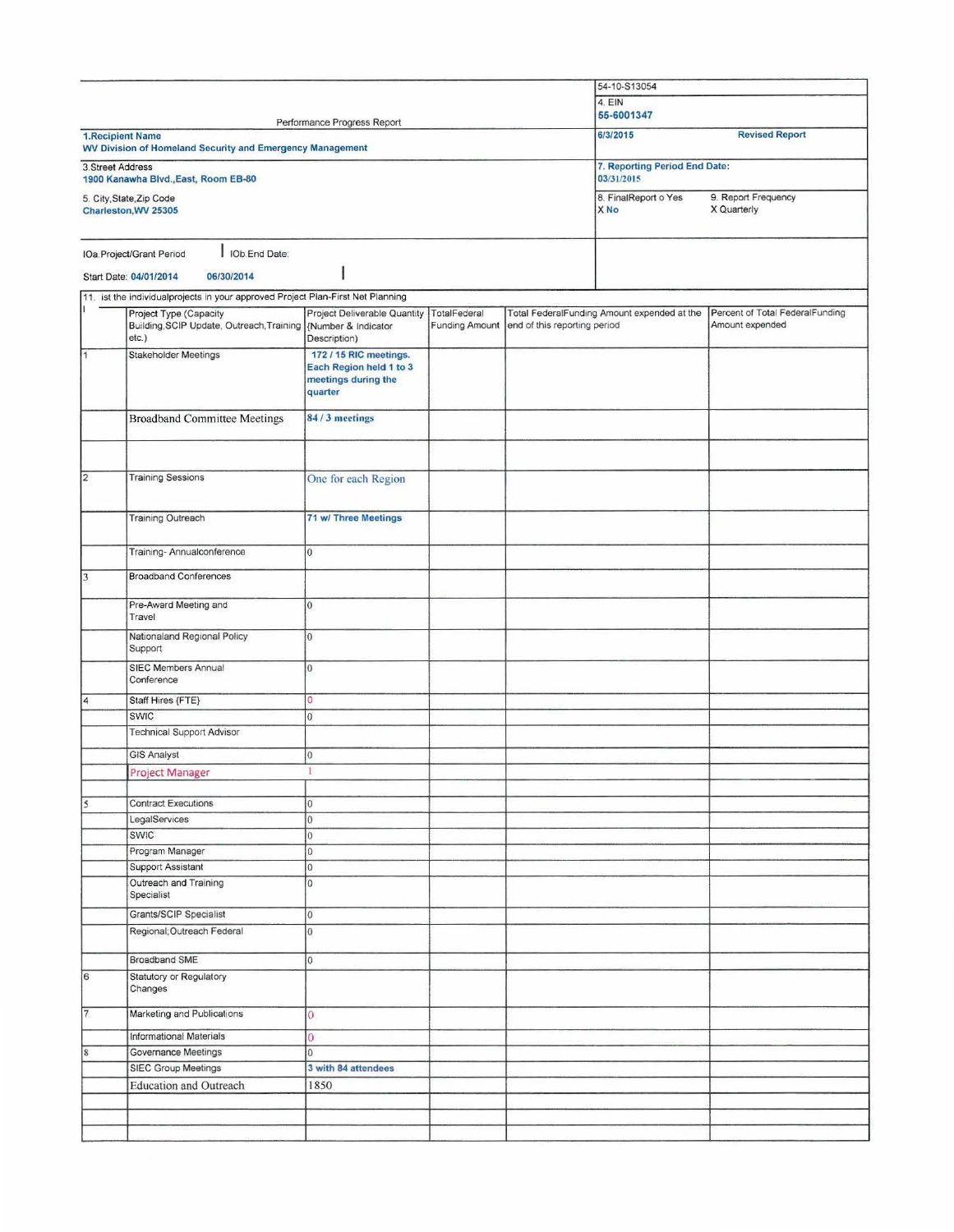|                     | lla. Describe your progress meeting each major activity/milestone approved in the Baseline Report for this project; any challenges or obstacles encountered and mitigation strategies you<br>have employed;planned major activities for the next quarter;and any additionalproject milestones or information.<br>numbers/EMS/FIRE/Law information sheets/ FirstNet Survey. The Regional interoperable Committees meet at the conference and were open to all participants from<br>each region. Each region held a question and answer regarding FirstNet.<br>The Program Manager Position is Federally funded. Funds will be drawn for this position in June 2015.                                                                                                                                                                                                                                                                                                                                            |                              |      |                            |                                         |               |                     |                                                                                          |                                          | FirstNet Seminar with Jeremy Zollo conducting. FirstNet by the |
|---------------------|---------------------------------------------------------------------------------------------------------------------------------------------------------------------------------------------------------------------------------------------------------------------------------------------------------------------------------------------------------------------------------------------------------------------------------------------------------------------------------------------------------------------------------------------------------------------------------------------------------------------------------------------------------------------------------------------------------------------------------------------------------------------------------------------------------------------------------------------------------------------------------------------------------------------------------------------------------------------------------------------------------------|------------------------------|------|----------------------------|-----------------------------------------|---------------|---------------------|------------------------------------------------------------------------------------------|------------------------------------------|----------------------------------------------------------------|
|                     |                                                                                                                                                                                                                                                                                                                                                                                                                                                                                                                                                                                                                                                                                                                                                                                                                                                                                                                                                                                                               |                              |      |                            |                                         |               |                     |                                                                                          |                                          |                                                                |
|                     | IIb If the project team anticipates requesting any changes to the approved Baseline Report in the next quarter describe those below. Note that any substantive changes to the<br>Baseline Report must be approved by the Department of Commerce before implementation.<br>Not at this time Tech Meetings - Broadband committee met with the techs to reivew the system applicable to FirstNet. RIC Meetings - Passed out the FIrstNet Videos and handouts to be<br>distributed in that region, requested what information is needed for the FirstNet at the SIRN Conference, and what information is required in regards to the survey that was distributed at the<br>confernce. During the RIC aand Broadband meetings the kind of outreach and the modes of distribution was reviewed. FirstNet initial consultation and a checklist that was reviewed<br>before sending to the Governor. The Governor's office has named a point of contact (Britney Vasick) and she was named to the Broadband Committee. |                              |      |                            |                                         |               |                     |                                                                                          |                                          |                                                                |
|                     | Ilc. Provide any other information that would be usefulto NTIA as it assesses this project's progress. AdditionalExpenditures have not been drawn at this time from ASAP.                                                                                                                                                                                                                                                                                                                                                                                                                                                                                                                                                                                                                                                                                                                                                                                                                                     |                              |      |                            |                                         |               |                     |                                                                                          |                                          |                                                                |
| None                |                                                                                                                                                                                                                                                                                                                                                                                                                                                                                                                                                                                                                                                                                                                                                                                                                                                                                                                                                                                                               |                              |      |                            |                                         |               |                     |                                                                                          |                                          |                                                                |
|                     |                                                                                                                                                                                                                                                                                                                                                                                                                                                                                                                                                                                                                                                                                                                                                                                                                                                                                                                                                                                                               |                              |      |                            |                                         |               |                     |                                                                                          |                                          |                                                                |
|                     | Ild. Describe any success stories or best practices you have identified Please be as specific as possible. None at this time.                                                                                                                                                                                                                                                                                                                                                                                                                                                                                                                                                                                                                                                                                                                                                                                                                                                                                 |                              |      |                            |                                         |               |                     |                                                                                          |                                          |                                                                |
|                     |                                                                                                                                                                                                                                                                                                                                                                                                                                                                                                                                                                                                                                                                                                                                                                                                                                                                                                                                                                                                               |                              |      |                            |                                         |               |                     |                                                                                          |                                          |                                                                |
| 12. Personnel       | 12a.If the project is not fully staffed describe how any lack of staffing may impact the project's time line and when the project will be fully staffed. Lack of staff would have a domino effect.                                                                                                                                                                                                                                                                                                                                                                                                                                                                                                                                                                                                                                                                                                                                                                                                            |                              |      |                            |                                         |               |                     |                                                                                          |                                          |                                                                |
| 12b. Staffing Table | The longer the staff positions were open the bigger the impact on the entire plan.                                                                                                                                                                                                                                                                                                                                                                                                                                                                                                                                                                                                                                                                                                                                                                                                                                                                                                                            |                              |      |                            |                                         |               |                     |                                                                                          |                                          |                                                                |
|                     | <b>Job Title</b>                                                                                                                                                                                                                                                                                                                                                                                                                                                                                                                                                                                                                                                                                                                                                                                                                                                                                                                                                                                              |                              | FTE% |                            |                                         |               | Project(s) Assigned |                                                                                          |                                          | Change                                                         |
| <b>SWIC</b>         |                                                                                                                                                                                                                                                                                                                                                                                                                                                                                                                                                                                                                                                                                                                                                                                                                                                                                                                                                                                                               |                              | 30%  |                            |                                         |               |                     | Supporting activities relating to education of FirstNet; determine needs of regions. etc |                                          |                                                                |
|                     | <b>Technical Support Advisor</b>                                                                                                                                                                                                                                                                                                                                                                                                                                                                                                                                                                                                                                                                                                                                                                                                                                                                                                                                                                              |                              |      |                            |                                         |               |                     | Technicalexpertise to broadband initiative and direct support to the SWIC                |                                          |                                                                |
| <b>GIS Analyst</b>  |                                                                                                                                                                                                                                                                                                                                                                                                                                                                                                                                                                                                                                                                                                                                                                                                                                                                                                                                                                                                               |                              |      |                            |                                         |               |                     |                                                                                          |                                          |                                                                |
| Project Manager -   |                                                                                                                                                                                                                                                                                                                                                                                                                                                                                                                                                                                                                                                                                                                                                                                                                                                                                                                                                                                                               |                              | 60%  |                            | Lisa Paxton, formally under contractual |               |                     |                                                                                          |                                          | No Change                                                      |
|                     |                                                                                                                                                                                                                                                                                                                                                                                                                                                                                                                                                                                                                                                                                                                                                                                                                                                                                                                                                                                                               |                              |      |                            |                                         |               |                     |                                                                                          |                                          |                                                                |
|                     | Project Manager- Tommy Dingess                                                                                                                                                                                                                                                                                                                                                                                                                                                                                                                                                                                                                                                                                                                                                                                                                                                                                                                                                                                |                              | 5%   |                            |                                         |               |                     |                                                                                          |                                          |                                                                |
|                     | 13. Subcontracts (Vendors and/or Sub-recipients)<br>13a. Subcontracts Table -Include all subcontractors. The totals from this table must equalthe "Subcontracts Total" in Question 14f.                                                                                                                                                                                                                                                                                                                                                                                                                                                                                                                                                                                                                                                                                                                                                                                                                       |                              |      |                            | Add Row                                 | Remove Row    |                     |                                                                                          |                                          |                                                                |
|                     |                                                                                                                                                                                                                                                                                                                                                                                                                                                                                                                                                                                                                                                                                                                                                                                                                                                                                                                                                                                                               |                              |      |                            |                                         |               |                     |                                                                                          |                                          |                                                                |
| Name                | Subcontract Purpose                                                                                                                                                                                                                                                                                                                                                                                                                                                                                                                                                                                                                                                                                                                                                                                                                                                                                                                                                                                           | Type<br>(Vendor/Subrec<br>.) |      | RFP/RFQ<br>Issued<br>(Y/N) | Contract<br>Executed<br>(Y/N)           | Start<br>Date | End<br>Date         | TotalFederal<br><b>Funds Allocated</b>                                                   | <b>Total Matching</b><br>Funds Allocated | Project and %Assigned                                          |
|                     | LegalServices                                                                                                                                                                                                                                                                                                                                                                                                                                                                                                                                                                                                                                                                                                                                                                                                                                                                                                                                                                                                 | Vendor                       |      | $\mathsf{N}$               | N                                       |               | 9/30/16             | 22,500                                                                                   | $\circ$                                  | 20                                                             |
|                     | SWIC                                                                                                                                                                                                                                                                                                                                                                                                                                                                                                                                                                                                                                                                                                                                                                                                                                                                                                                                                                                                          | Vendor                       |      | $\mathsf{N}$               | $\mathsf{N}$                            | 10/01/15      | 9/30/16             | 52,000                                                                                   | O                                        | 25                                                             |
| Lisa<br>Paxton      | Program Manager (moved to<br>contractual)                                                                                                                                                                                                                                                                                                                                                                                                                                                                                                                                                                                                                                                                                                                                                                                                                                                                                                                                                                     | Vendor                       |      | y                          | $\mathbf{y}$                            | 9/01/13       | 9/30/16             | 189,000                                                                                  | $\circ$                                  | 100                                                            |
|                     | <b>Support Assistant</b>                                                                                                                                                                                                                                                                                                                                                                                                                                                                                                                                                                                                                                                                                                                                                                                                                                                                                                                                                                                      | Vendor                       |      | N                          | N                                       |               | 9/30/16             | 108,000                                                                                  | $\circ$                                  | $\mathbf{0}$                                                   |
|                     | Outreach and Training<br>Specialist                                                                                                                                                                                                                                                                                                                                                                                                                                                                                                                                                                                                                                                                                                                                                                                                                                                                                                                                                                           | Vendor                       |      | $\mathsf{N}$               | $\mathsf{N}$                            |               | 9/30/16             | 120,000                                                                                  | $\circ$                                  | $\overline{0}$                                                 |
|                     | Grants/SCIP Analyst                                                                                                                                                                                                                                                                                                                                                                                                                                                                                                                                                                                                                                                                                                                                                                                                                                                                                                                                                                                           | Vendor                       |      | N                          | $\mathsf{N}$                            |               | 9/30/16             | 12,000                                                                                   | O                                        | 0                                                              |